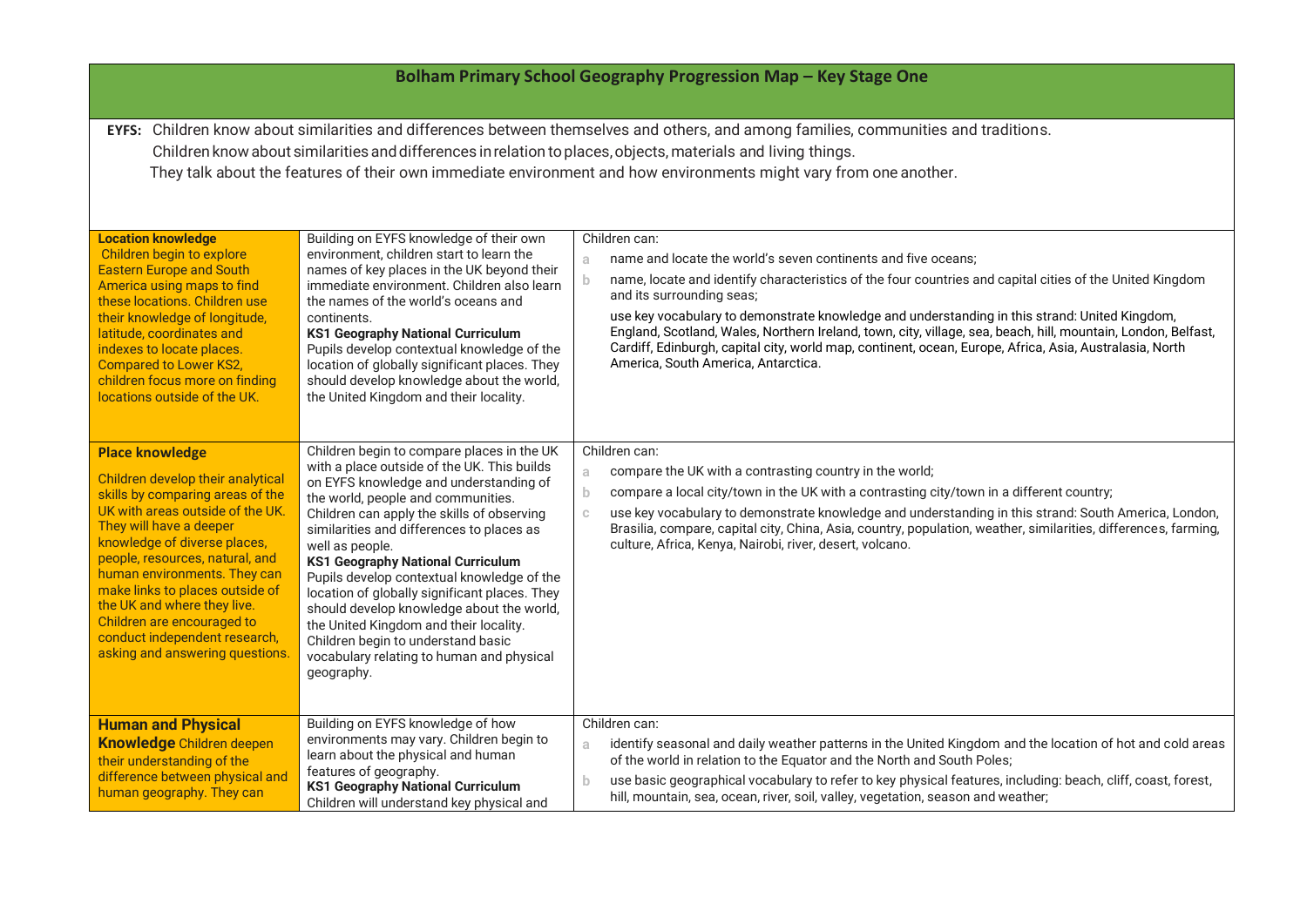| explain the terminology of both<br>aspects of geography with a<br>range of examples. They spend<br>time exploring human<br>geography and the impact<br>humans have on the world. They<br>focus on trade links, resources<br>and the distribution of resources<br>around the world. Children also<br>learn about the different types of<br>mountains.        | human geographical features of the world.<br>They identify seasonal and daily weather<br>patterns.                                                                                                                                                                                                                                                                                                                                       | use basic geographical vocabulary to refer to key human features, including: city, town, village, factory,<br>farm, house, office, port, harbour and shop                                                                                                                                                                                                                                                                                                                                                                                                                                                                                                                                                                                                                                                                                                                  |
|-------------------------------------------------------------------------------------------------------------------------------------------------------------------------------------------------------------------------------------------------------------------------------------------------------------------------------------------------------------|------------------------------------------------------------------------------------------------------------------------------------------------------------------------------------------------------------------------------------------------------------------------------------------------------------------------------------------------------------------------------------------------------------------------------------------|----------------------------------------------------------------------------------------------------------------------------------------------------------------------------------------------------------------------------------------------------------------------------------------------------------------------------------------------------------------------------------------------------------------------------------------------------------------------------------------------------------------------------------------------------------------------------------------------------------------------------------------------------------------------------------------------------------------------------------------------------------------------------------------------------------------------------------------------------------------------------|
| <b>Geographical skills and</b><br><b>fieldwork</b><br>Children build on their map skills<br>by communicating locations<br>through grid references and<br>coordinates. They also explain<br>what makes a good map symbol<br>and why. Children focus on<br>observing and recording the<br>changes of human features over<br>time, for example trade patterns. | Building on EYFS knowledge of their own<br>environment, children begin to use maps to<br>locate places and name features using keys<br>and symbols. Children also begin to look at<br>how the environment has changed over<br>time.<br><b>KS1 Geography National Curriculum</b><br>Children can interpret geographical<br>information from a range of sources. They<br>can communicate geographical information<br>in a variety of ways. | Children can:<br>use world maps, atlases and globes to identify the countries, continents and oceans studied at this key<br>a.<br>stage;<br>use simple compass directions and locational and directional to describe the location of features and<br>b<br>routes on a map;<br>devise a simple map; and use and construct basic symbols in a key;<br>C<br>use simple fieldwork and observational skills to study the geography of the surrounding area, including<br>d.<br>key human and physical features, using a range of methods;<br>use key vocabulary to demonstrate knowledge and understanding in this strand: compass, 4-point,<br>direction, North, East, South, West, plan, record, observe, aerial view, key, map, symbols, direction,<br>position, route, journey, the UK, changes, tally chart, pictogram, world map, country, continent, human,<br>physical. |

| Key Vocabulary<br>objective | Learning sequence | Sources of achievement |
|-----------------------------|-------------------|------------------------|
|                             |                   |                        |
|                             |                   |                        |
|                             |                   |                        |
|                             |                   |                        |
|                             |                   |                        |
|                             |                   |                        |